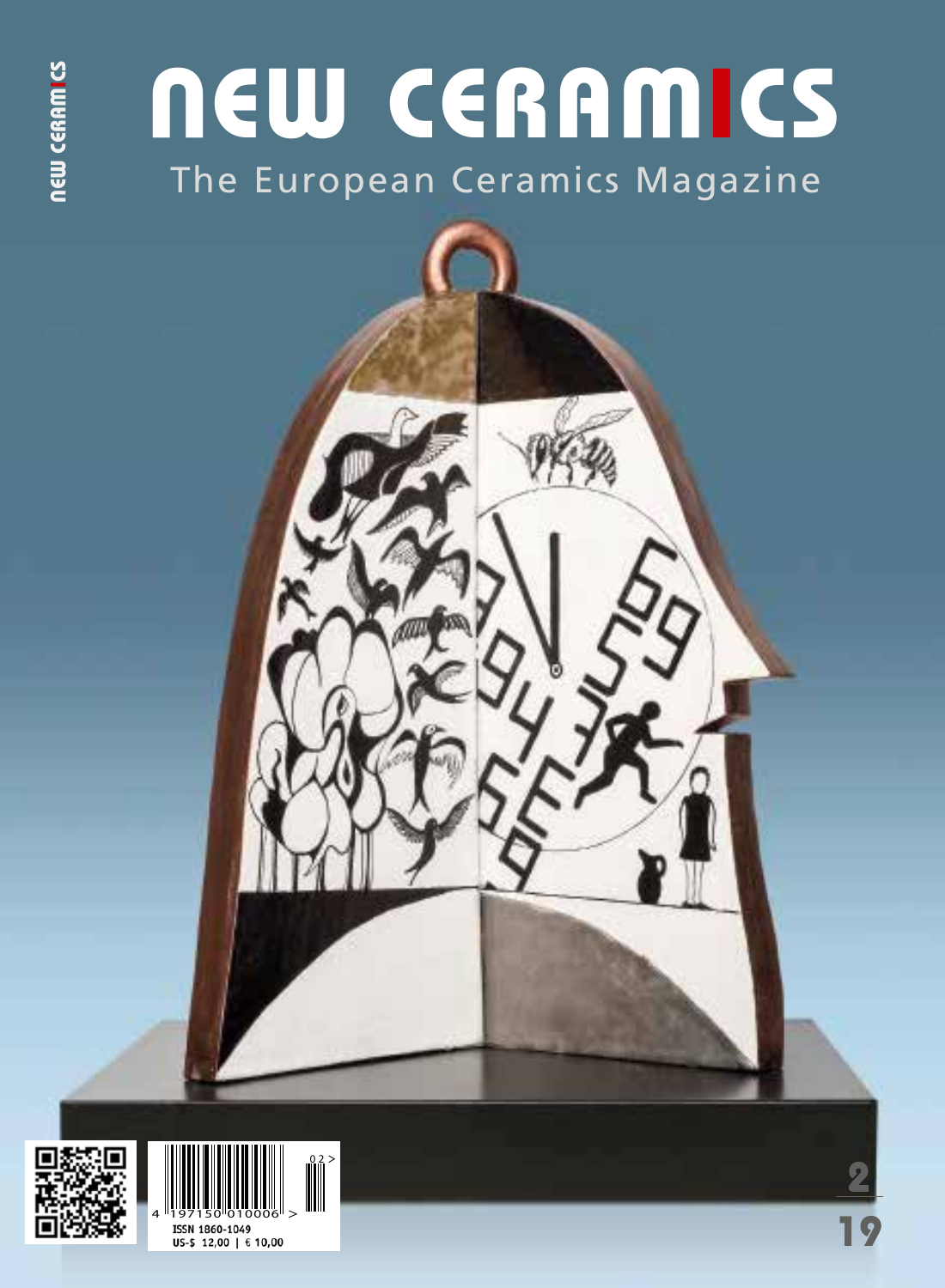# A R T I S T J O U R N A L

by Ting-Ju SHAO



## Pálma Babos (Hungary)

Pálma Babos was born in Nagykanizsa, Hungary in 1961. Her sculptures resemble towers frozen in the moment of collapse. Drawing on the feature of clay melting in extreme heat during the firing process, the artist leaves the end result to providence, demonstrating the wonder that the kiln has brought to the work.

"I plan my sculptures but I never know exactly what will emerge from the fire. Because I have not formulated an accurate vision in my mind about the sculpture, my expectations are not exact either. The experiment consists of my decision about what area and how much of it I allow coincidence in the creative process. My decision is the conscious use of coincidence."

Hand built, glazed porcelain sculptures, 1380 °C www.babospalma.hu



left - Mimikry (installation), 2014. 40 x 40 x h 60 cm

below Clouds (installation), 2014. 40 x 40 x h 20 cm

*photo credit : Pálma Babos*